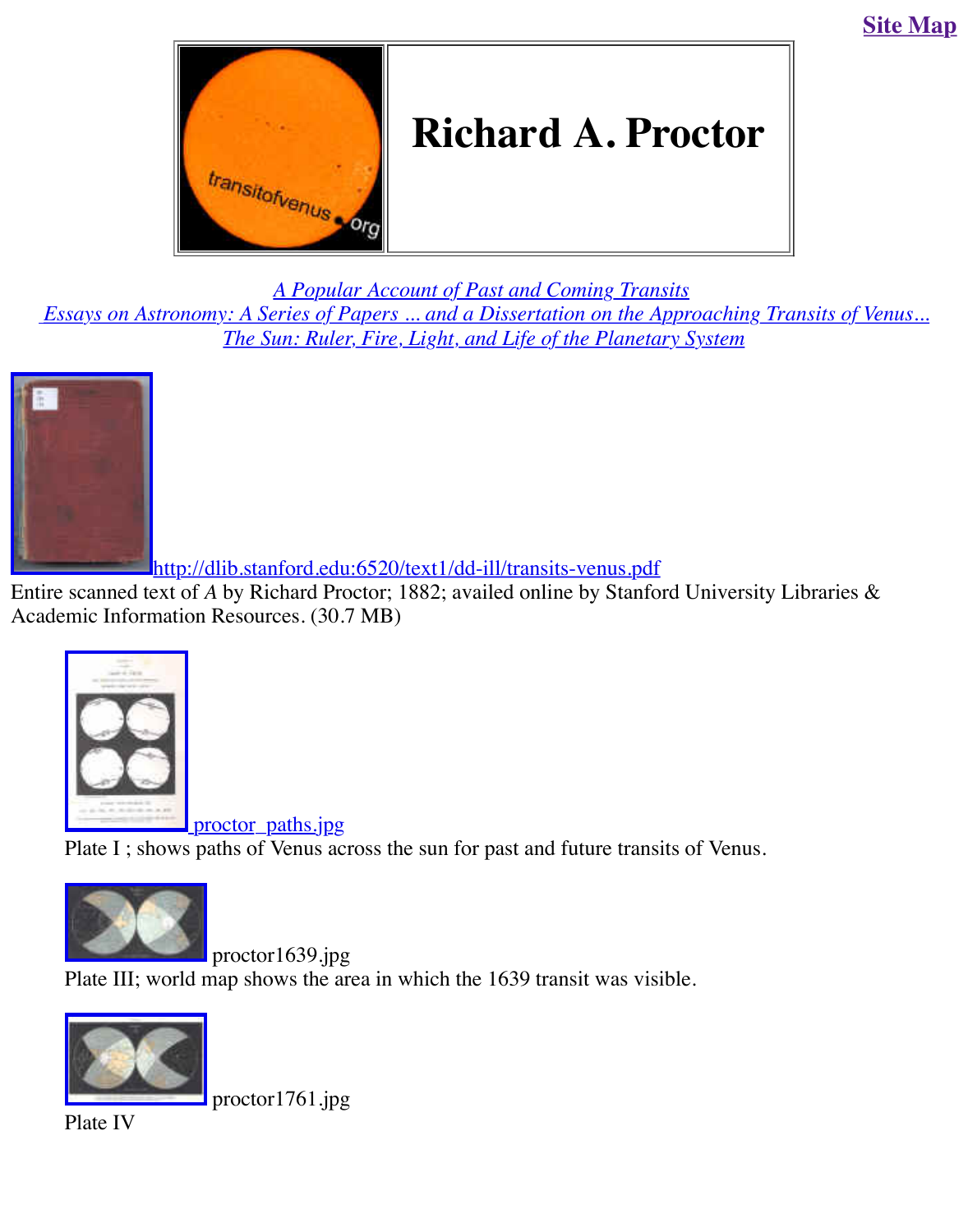

pp38-39.jpg



proctor1874.jpg

[Plate VI](http://old.transitofvenus.org/proctor/pp38-39.jpg) 



proctor1882.jpg

[Plate VII](http://old.transitofvenus.org/proctor1874.jpg)



proctor2004.jpg

[Plate VIII](http://old.transitofvenus.org/proctor1882.jpg)



proctor2012.jpg

[Plate IX](http://old.transitofvenus.org/proctor2004.jpg)



proctor\_plateX.jpg

[Plate X](http://old.transitofvenus.org/proctor_plateX.jpg)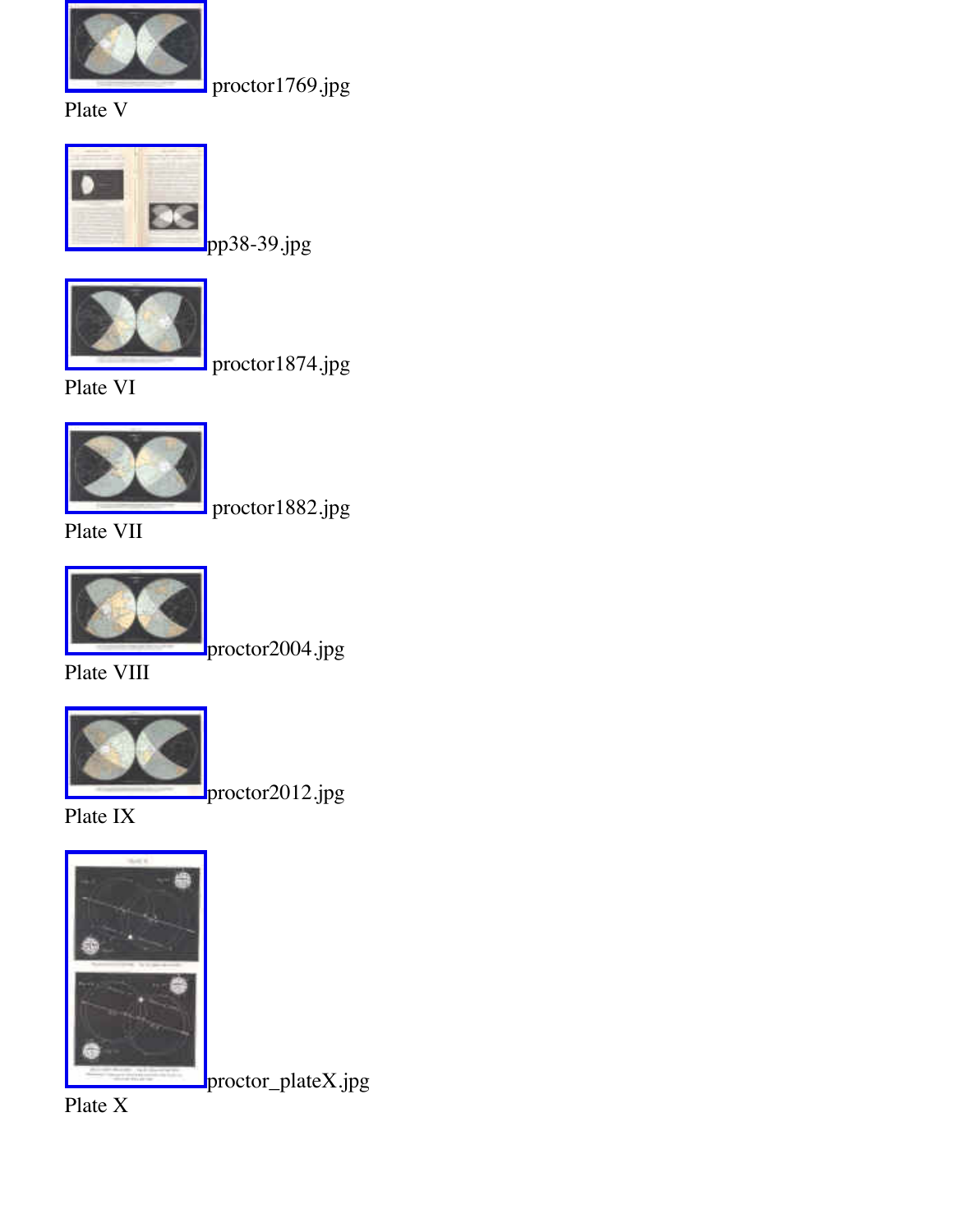

sunview1874.jpg

[Plates XII & XII](http://old.transitofvenus.org/proctor/figs27-31.jpg)I



sunview1882.jpg

[Plates XIV & XV](http://old.transitofvenus.org/proctor/sunview1874.jpg)



passage\_left.jpg



passage\_right.jpg

1874paths1-6.jpg



1874paths7-12.jpg



blateXX.jpg

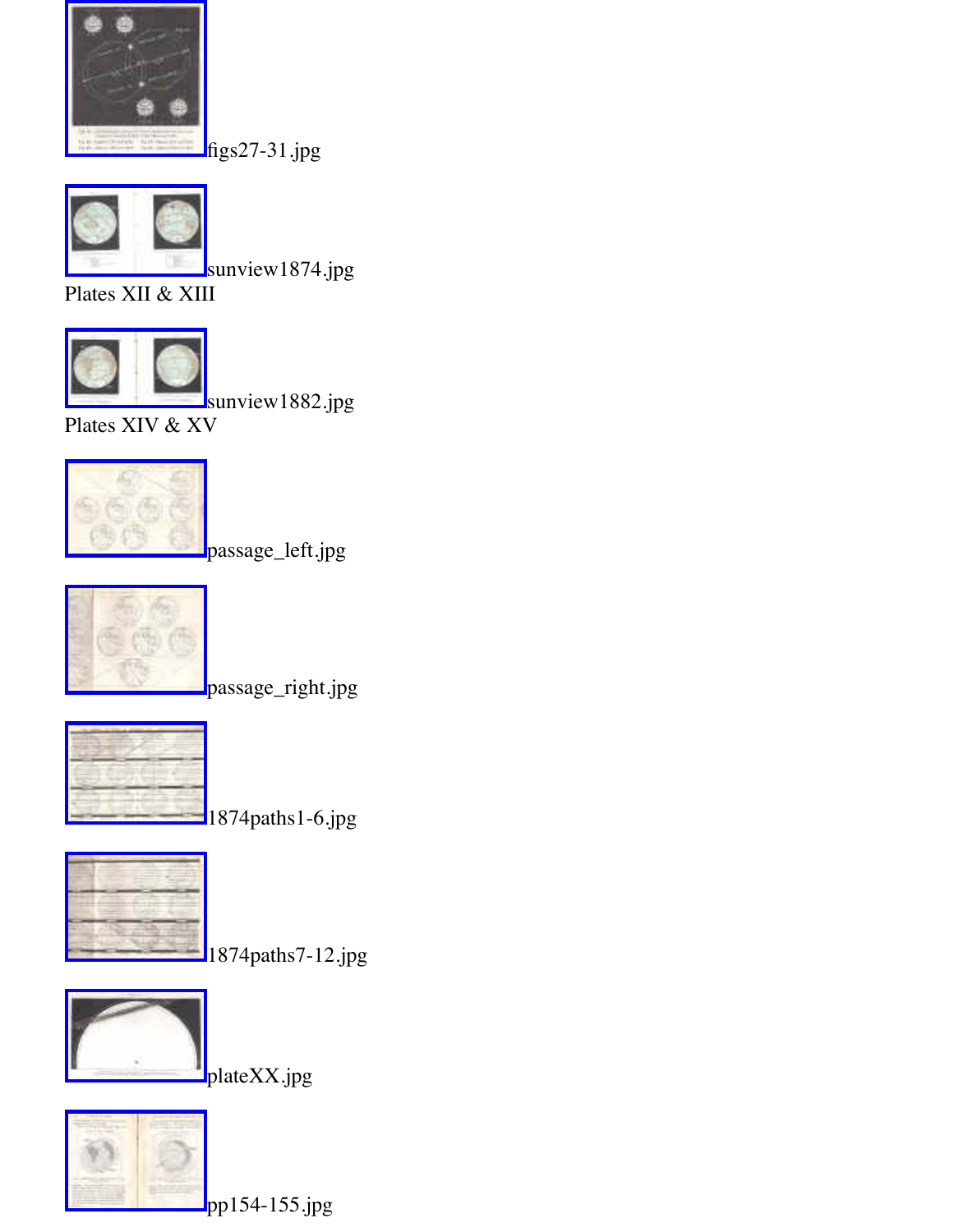

2004-2012.jpg

From the "*Quotes*" page:

I think the astronomers of the first years of the twenty first century, looking back over the transit-less period which will then have passed, will understand the anxiety of astronomers own time to utilise to the full whatever opportunities the coming transits may afford...;an venture to hope...they will not be disposed to judge over harshly what some in our own o have regarded as an excess of zeal."

Ric[hard Pro](http://old.transitofvenus.org/quotes.htm)ctor, *Transits of Venus, A Popular Account,* 1875

From Proctor's *Essays on Astronomy: A Series of Papers on Planets and Meteors, the Sun and Surrounding Space, Stars and Star Cloudlets; and a Dissertation on the Approaching Transits Preceded by A Sketch of the Life and Work of Sir John Herschel;* London: Longmans, Green,



proctor\_egressmap.jpg



proctor\_ingressmap.jpg



proctor\_shadowcone.jpg

From [Proctor's](http://old.transitofvenus.org/proctor_shadowcone.jpg) *The Sun: Ruler, Fire, Light, and Life of the Planetary System*; London: Longman Co.,1871.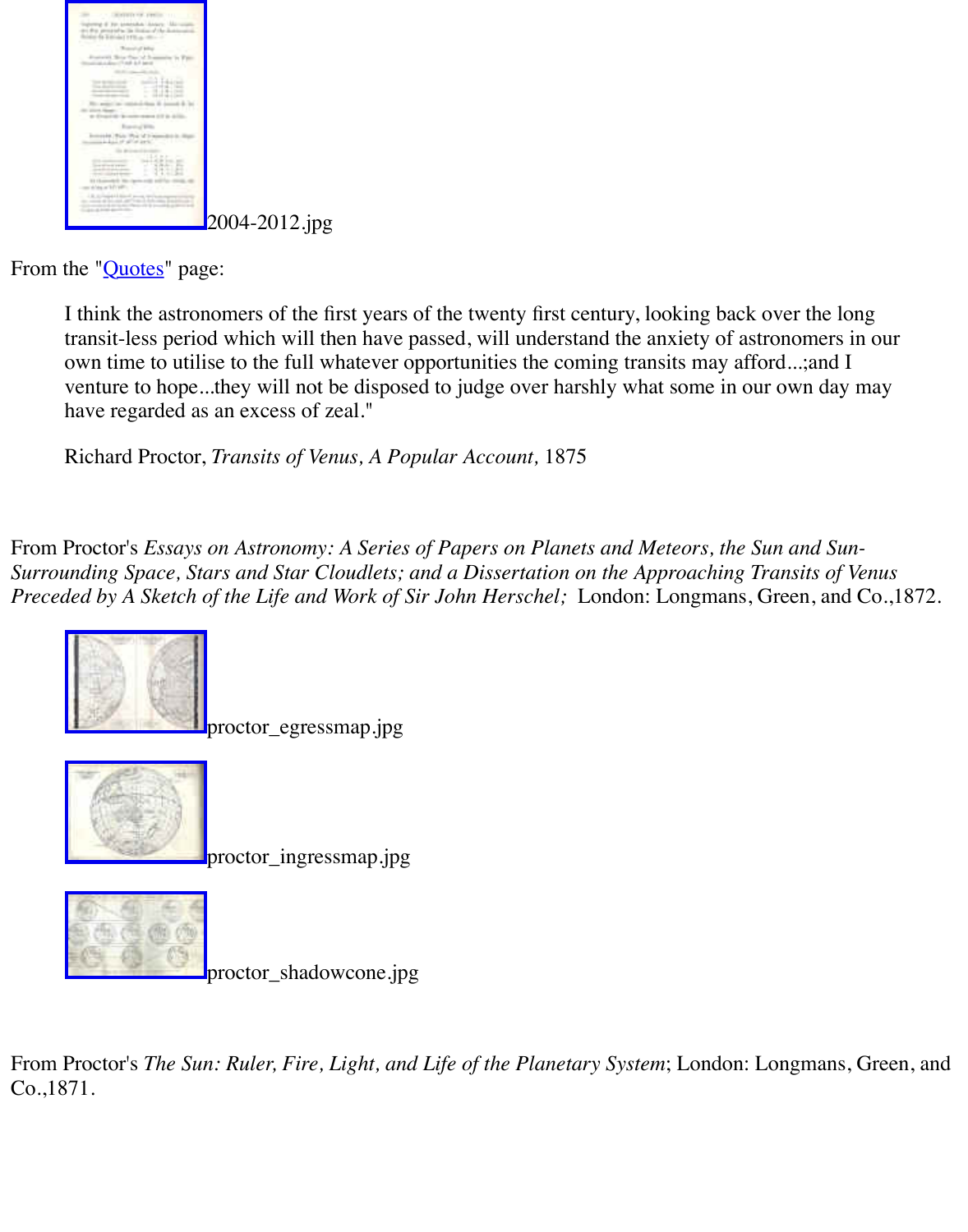proctor\_browning.jpg



The Sun's corrupted surface-Seeds,

proctor\_secchi.jg



## proctor\_zollner.jpg



proctor\_zollner2.jpg



**I** proctor gilman.jpg



Proctor\_1874ingress.jpg